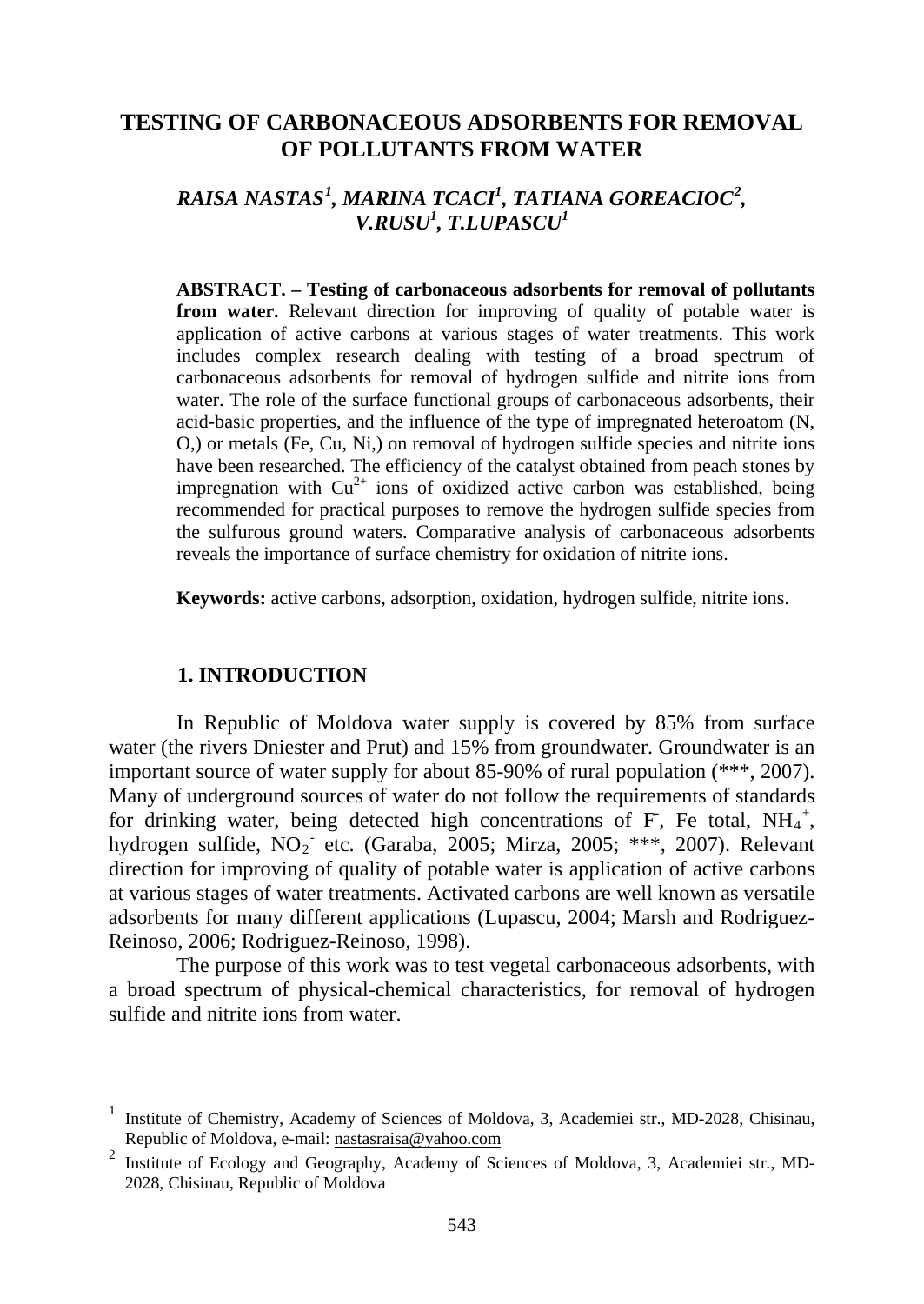#### **2. EXPERIMENTAL**

A broad spectrum of carbonaceous adsorbents, obtained from vegetable raw materials (fruit stones and nutshells), have been tested for removal of hydrogen sulfide, and nitrite ions from water, to chose the more efficient adsorbents. Methods with different agents for activation and oxidation of carbons have been applied (Lupascu et al., 2006; Lupascu and Nastas, 2004; Nastas et al., 2007) and procedures for modification of surface chemistry have been used (Maroto-Valer et al., 2004; Nastas et al., 2008; Nastas, 2006; Tcaci et al., 2011).

### **2.1. Characterization of carbonaceous adsorbents**

Structural parameters (obtained from sorption isotherms of nitrogen at 77 K) of carbonaceous adsorbents and surface chemistry are presented in tables 1 and 2.

Total surface groups of the initial activated carbon (**CAi,** obtained from nut shells by physical-chemical method of activation) and of the samples obtained by modification with urea at different temperatures (Tcaci et al., 2011) (**CAN-200, CAN-300, CAN-400, CAN-500, CAN-600, CAN-700** and **CAN-800)** are presented in Fig. 1.

*Testing of carbonaceous adsorbents for the elimination of hydrogen sulfide and nitrite ions* from model solutions was performed in static conditions (Rusu et al., 2010). Elemental sulfur, thiosulfate, sulfite, sulphate and nitrite ions were determined by standard methods (\*\*\*, 1995).

| Sample        | <b>Characteristics</b>                                    | $S_{BET}$ , | $S_{me}$ , | $V_{s}$                | $Vmicro$ ,             | D.   |
|---------------|-----------------------------------------------------------|-------------|------------|------------------------|------------------------|------|
|               |                                                           | $m^2/g$     | $m^2/g$    | $\text{cm}^3/\text{g}$ | $\text{cm}^3/\text{g}$ | Ă    |
| CAP23         | Obtained from peach stones by<br>physical-chemical method | 957         | 110        | 0.57                   | 0.42                   | 23,8 |
| <b>CAPO23</b> | Obtained from peach stones,<br>modified by oxidation      | 869         | 130        | 0.52                   | 0.35                   | 23.9 |
| CAPO23Cu      | Obtained from peach stones,<br>modified by oxidation,     | 839         | 120        | 0.50                   | 0.34                   | 23,8 |
| CAPO23Fe      | following impregnation with Cu<br>and Fe ions             | 811         | 110        | 0.48                   | 0.37                   | 23.7 |
| CAPr36        | Obtained from plum stones by<br>physical-chemical method  | 1199        | 128        | 0.68                   | 0.51                   | 22.7 |
| CAPrO36       | Obtained from plum stones,<br>modified by oxidation       | 1099        | 130        | 0.61                   | 0.50                   | 23.4 |
| CAPrO36Fe     | following impregnation with Fe<br>ions                    | 1028        | 120        | 0.59                   | 0.48                   | 23.0 |

## **Table 1.** *Structural parameters of activated carbons (Maroto-Valer et al., 2004; Maroto-Valer et al., 2006)*

*SBET – BET surface area;* 

*Sme – mesopore surface area;*

*Vs – total pore volume;* 

*Vmicro – micropore volume;* 

*D – average pore diameter.*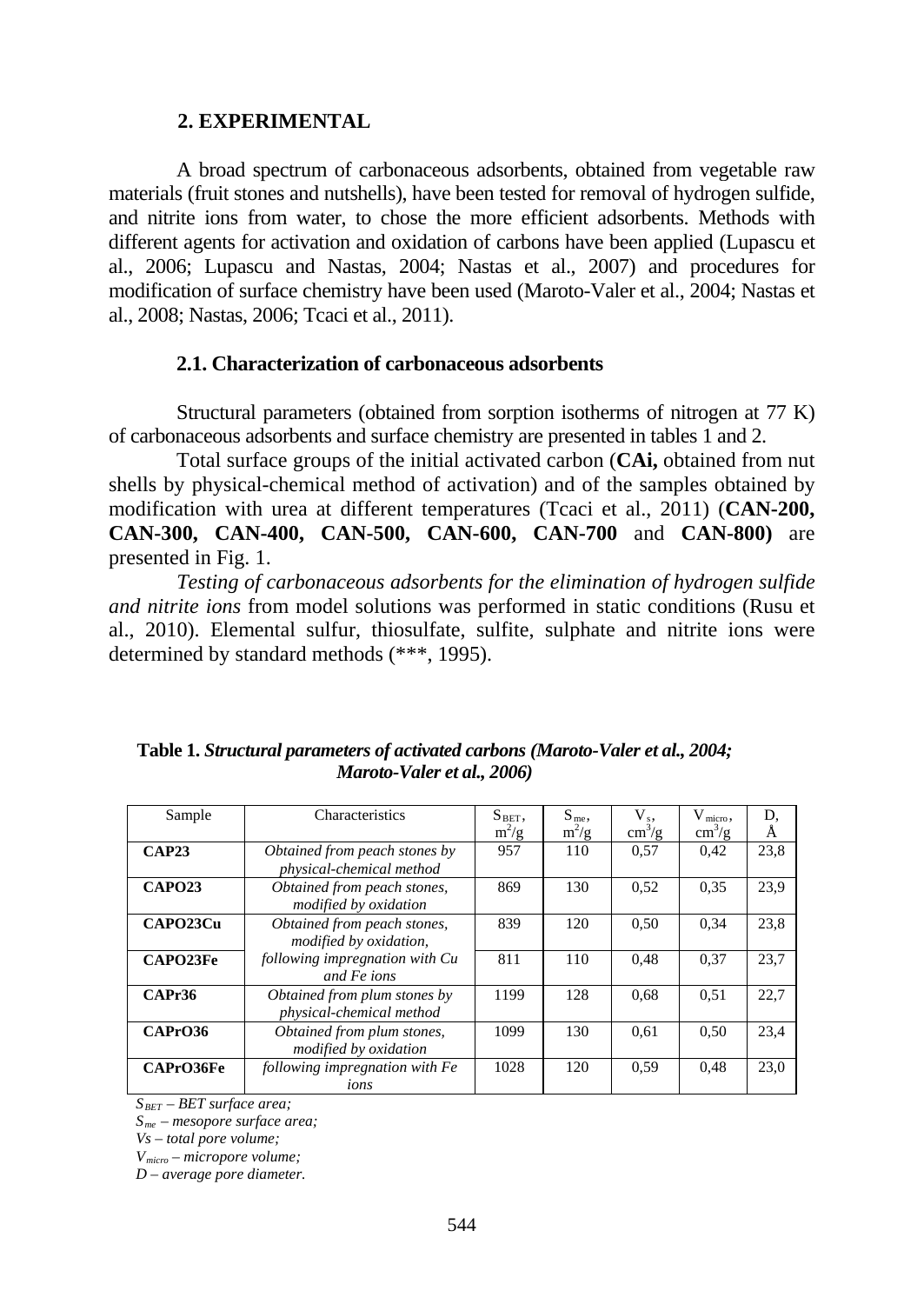|              |                                        | Character of the functional groups. |            |      |          |       |  |  |
|--------------|----------------------------------------|-------------------------------------|------------|------|----------|-------|--|--|
|              | Characteristics                        | Amount, meq/g                       |            |      |          |       |  |  |
|              |                                        |                                     |            |      |          |       |  |  |
| Sample       |                                        | Total                               | Carboxylic |      |          | Total |  |  |
|              |                                        | acidic                              |            |      | Phenolic | basic |  |  |
|              |                                        |                                     |            |      |          |       |  |  |
|              |                                        |                                     | Strong     | Weak |          |       |  |  |
| <b>CAP23</b> | Obtained from peach stones             | 0.58                                | 0,10       | 0.19 | 0.29     | 0,59  |  |  |
| CAPO23       | modified by oxidation                  | 2,71                                | 1,34       | 0.31 | 1,06     | 0.35  |  |  |
| CAPr36       | Obtained from plum stones              | 0.73                                | 0.22       | 0.10 | 0.41     | 0.69  |  |  |
| CAPrO36      | modified by oxidation                  | 2.48                                | 0.99       | 0.48 | 1.01     | 0.43  |  |  |
| $CAN-7$      | Obtained from nut shells by chemical   | 1.79                                | 0.74       | 0.31 | 0.74     | 0.10  |  |  |
|              | method with $H_3PO_4$                  |                                     |            |      |          |       |  |  |
| $CAPr-1$     | Obtained from plum stones by chemical  | 1.98                                | 0.48       | 1.10 | 0.40     | 0.10  |  |  |
|              | method with $H_3PO_4$                  |                                     |            |      |          |       |  |  |
| $CAP-7$      | Obtained from peach stones by physical | 0.37                                |            |      | 1.07     |       |  |  |
|              | chemical method with $NH_{3}/H_{2}O$   |                                     |            |      |          |       |  |  |
| $CAP-8$      | Obtained from peach stones by physical | 0.28                                |            |      | 0.67     |       |  |  |
|              | chemical method with $SO_2/H$ , O      |                                     |            |      |          |       |  |  |
|              |                                        |                                     |            |      |          |       |  |  |

*Table 2. Surface chemistry of activated carbons (Nastas et al., 2008; Rusu et al., 2007)*

*Efficiency of carbonaceous adsorbents for removal of hydrogen sulfide and nitrite ions from solutions* in the presence of carbonaceous adsorbents (particle size 0,63 - 1,00 mm) were performed by using lab installation provided with an air bubbler and recovery flask for aerated hydrogen sulphide (Rusu et al., 2010). All sulfur species were recalculated as  $H_2S$ , and removal of hydrogen sulfide from solutions was expressed as R, %.

# **3. RESULTS AND DISCUSSION**

## **3.1. Removal of hydrogen sulfide**

## *3.1.1. Removal of hydrogen sulfide from model solutions*

Testing of adsorbents for the elimination of hydrogen sulfide from model solutions in static conditions (Fig. 1) emphasize high capacity for carbonaceous adsorbent obtained from peach stones modified with copper ions (CAPO23Cu).

Quantity of  $H_2S$  aerated and oxidized to sulphur species in the presence of catalysts are presented in Table 3. Results highlight the important role of oxygenated functional groups on the surface. It is stated that the ability on oxidation of hydrogen sulphide to sulphur species of higher degree of oxidation  $(SO_3^2$  and  $SO_4^2$ ) is more pronounced for higher content of strong carboxylic groups on the surface (CAPO23, Tables 2 and 3). Carbonaceous adsorbent CAP23- N, obtained from peach stones and modified with urea, also presents good capabilities for hydrogen sulfide removal from solutions (Figs. 2, 3 and Table 3).

Catalytic activity of carbons differs, and reaction rate for hydrogen sulfide removal increases as CAPO23Fe <CAPO23Cu <CAP23-NiO≈CAP23-N (Fig. 3). The results (Figs. 1, 3, and Table 3) emphasize high capacity of hydrogen sulfide removal for carbonaceous adsorbent obtained from peach stones modified with copper ions (CAPO23Cu).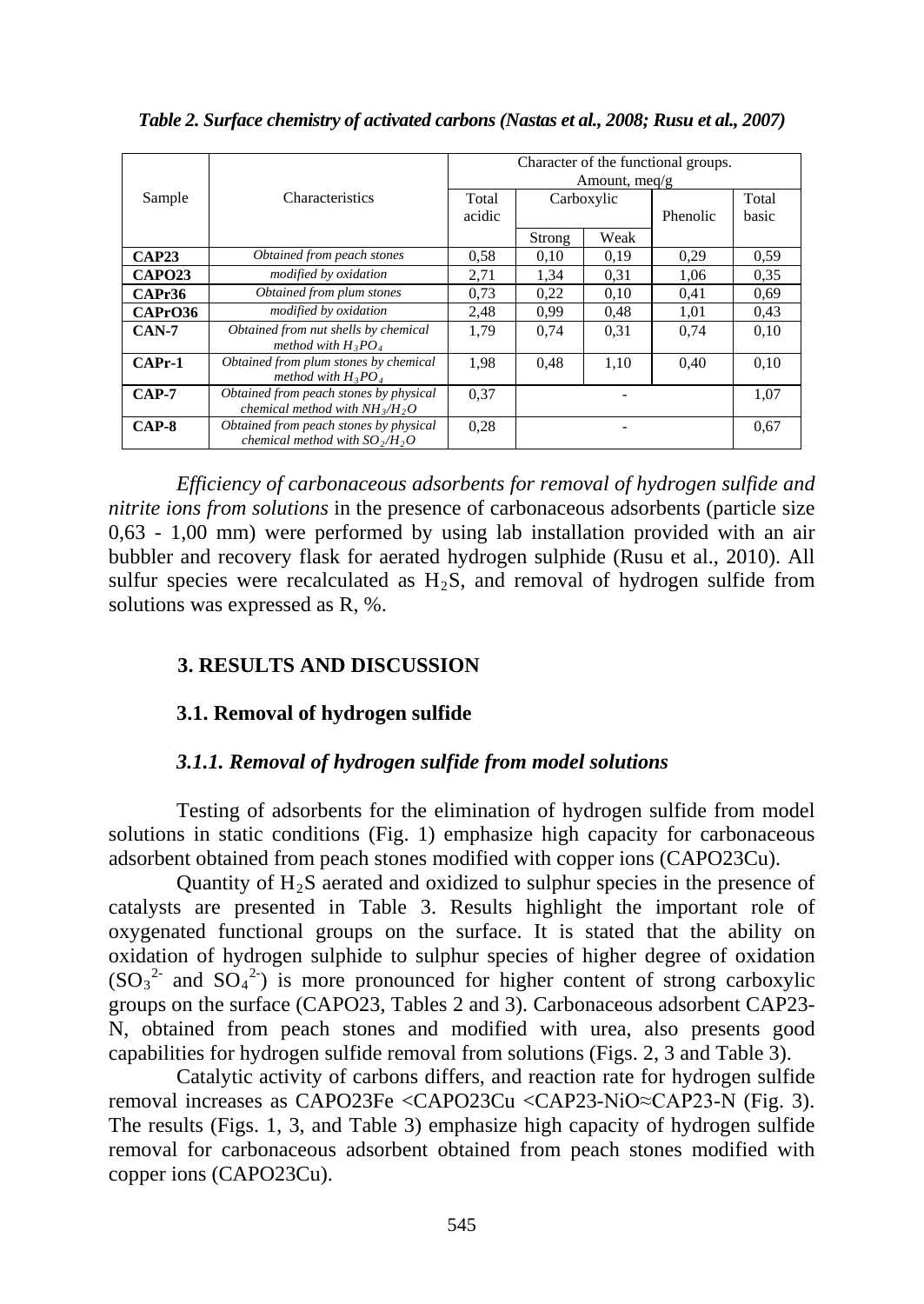Modification of surface chemistry of activated carbons with transition metals changes its catalytic properties (Maroto-Valer et al., 2004; Maroto-Valer et al., 2006). State or form of the impregnated metal greatly influences the selectivity of sulfur species formation in solution (Nastas, 2006). In the presence of NiO (sample CAP23- NiO, Tab. 3) the main sulfide oxidation product is elemental sulphur while in the case of adsorbents modified with copper and iron ions the sulfide oxidation products are thiosulfate, sulfite and sulfate ions, and there is no present elemental sulphur.

Capacity, mg/g



**Fig. 1** *Capacity of carbonaceous adsorbents to remove hydrogen sulfide from solution.* 



**Fig. 2** *Capacity of carbonaceous adsorbents (following modification with urea at different temperatures) to remove hydrogen sulfide from solution.* 



**Fig. 3** *Kinetics of the removal (R, %) of hydrogen sulfide from model solution in the presence of adsorbents: (1)- CAPO23Fe; (2)-CAPO23Cu; (3)-CAP23- NiO*; (4)- *CAP23-N.*  $(C_0 = 10 \text{ mg/L}$ , *pH=8,5, ratio mgO<sub>2</sub>/mgH<sub>2</sub>S = 3/4)*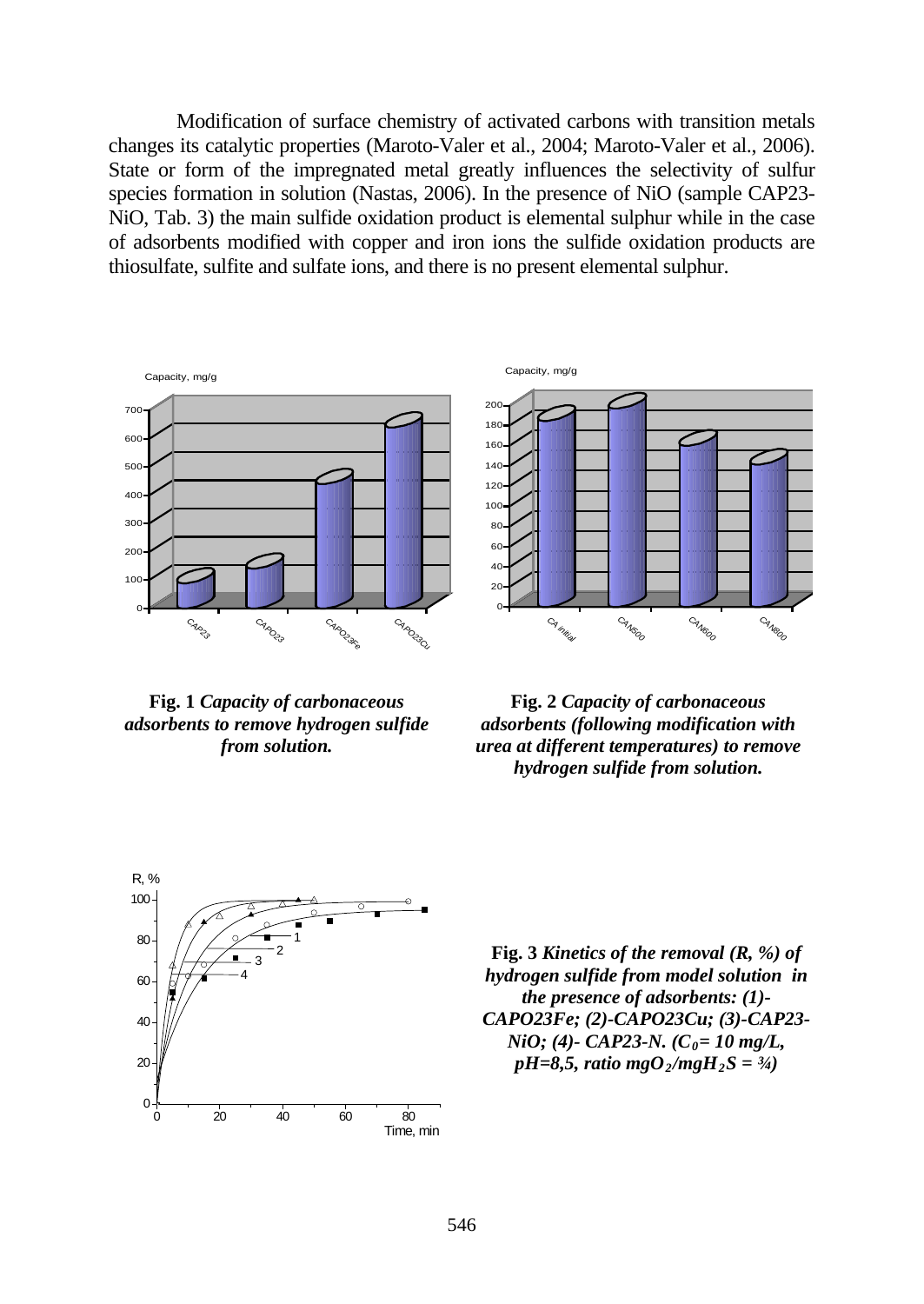| Catalysts                                            | Quantity<br>aerated. | Quantity<br>oxidized | Quantity $(\% )$ of $H_2S$<br>oxidized to sulfur species: |                   |          |  |
|------------------------------------------------------|----------------------|----------------------|-----------------------------------------------------------|-------------------|----------|--|
| (characteristics)                                    | $\%$                 | $\%$                 | $S^0$                                                     | $\sum (S_2O_3^2)$ | $SO_4^2$ |  |
|                                                      |                      |                      | coloidal                                                  | $+SO_3^2$         |          |  |
| CAP23                                                |                      |                      |                                                           |                   |          |  |
| (acidic groups $0,6 \text{ med/g}, \text{pH } 5,2$ ) | 12,0                 | 88,0                 | 20,4                                                      | 12,5              | 67,1     |  |
| <b>CAPO23</b>                                        |                      |                      |                                                           |                   |          |  |
| (acidic groups $2,7$ meq/g, pH $4,6$ )               | 4,3                  | 95,6                 | 6,1                                                       | 27,1              | 65,9     |  |
| $CAP23-N$                                            |                      |                      |                                                           |                   |          |  |
| (modified with urea, 3,7% N)                         | 5,2                  | 94,8                 | $\Omega$                                                  | 30,6              | 69,4     |  |
| $CAP23-NiO$<br>$(0,5 \text{ meq Ni}^{2+}/g)$         | 5,3                  | 94.7                 | 95,5                                                      | 4,5               | $\Omega$ |  |
| CAPO23Fe<br>$(0, 8 \text{ meq Fe}^{3+}/g)$           | 23,3                 | 76,5                 | $\Omega$                                                  | 33,8              | 66,2     |  |
| CAPO23Cu<br>$(0,4 \text{ meq Cu}^{2+}/g)$            | 41,6                 | 58,3                 | $\Omega$                                                  | 41.9              | 58,1     |  |

Table 3. *Quantity of H<sub>2</sub>S aerated and oxidized to sulfur species in the presence of catalysts (C<sub>0</sub>= 10 mg/L, pH=8,5, ratio mgO<sub>2</sub>/mgH<sub>2</sub>S = <sup>3</sup>/<sub>4</sub>, solid/liquid ratio of 1:800)* 

#### *3.1.2. Removal of hydrogen sulfide from ground water*

Figure 4 shows the kinetics of hydrogen sulfide removal from model solution (with concentration and pH appropriate to natural conditions) and from sulfurous ground waters (Hincesti, RM). Generally, the kinetics of these processes is the same in the presence of catalyst CAPO23Cu. To be mentioned that in both cases the colloidal sulfur has not been registered (Table 4). Therefore, this catalyst can be used for a long time, keeping the pores unblocked, and may be recommended for practical usage for hydrogen sulfide removal from groundwater.



**Fig. 4** *Kinetics of the hydrogen sulfide removal (R, %) in the presence of CAPO23Cu from: (1)-model solution (C0=10 mg/L, pH 8,5); (2)-sulfurous ground water*  $(C_0=6,7 \text{ mg/L}, pH 8,6)$ .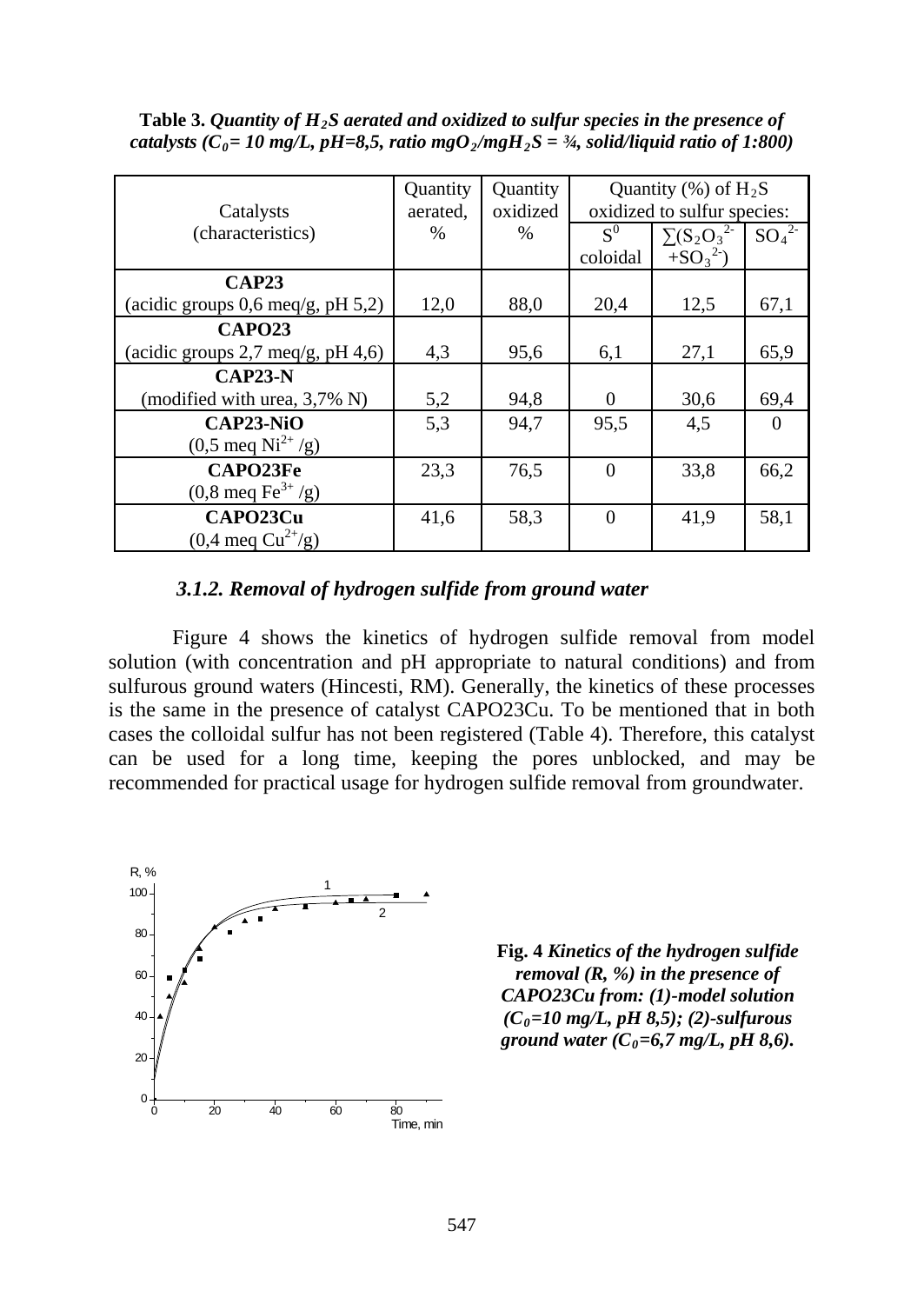#### Table 4. *Quantity of H<sub>2</sub>S aerated and oxidized to sulfur species in the presence of CAPO23Cu* (ratio mgO<sub>2</sub>/mgH<sub>2</sub>S = <sup>3</sup>/<sub>4</sub>, solid/liquid ratio of 1:800)

| Catalyst                      | Quantity<br>aerated.                                                            | Quantity<br>oxidized | Quantity $(\%)$ of H <sub>2</sub> S oxidized to<br>sulfur species: |                               |          |  |
|-------------------------------|---------------------------------------------------------------------------------|----------------------|--------------------------------------------------------------------|-------------------------------|----------|--|
|                               | $\%$                                                                            | $\%$                 | $\mathbf{S}^0$<br>coloidal                                         | $\sum (S_2O_3^2$<br>$+SO_3^2$ | $SO_4^2$ |  |
| CAPO23Cu                      | Model solution. Initial concentration of H <sub>2</sub> S $C_0=10$ mg/L, pH 8,5 |                      |                                                                    |                               |          |  |
| $(0,4 \text{ meq Cu}^{2+}/g)$ | 41,6                                                                            | 58.3                 |                                                                    | 41.9                          | 58,1     |  |
|                               | Ground water. Initial concentration of $H_2S C_0=6.7$ mg/L, pH 8.6              |                      |                                                                    |                               |          |  |
|                               | 16,4                                                                            | 83.6                 |                                                                    | 52,0                          | 48.0     |  |

### **3.2. Removal of nitrite ions**

### *3.2.1. Removal of nitrite ions from model solutions*

Comparative analysis emphasizes high capacity for removal of nitrite ions by carbonaceous adsorbents obtained from plum and peach stones, modified with iron ions (CAPO23Fe, CAPrO36Fe), also obtained from nut shells by chemical method with phosphoric acid (CAN-7) (Fig. 5). Generally, catalytic activity of these adsorbents is comparable and reaction rate is as CAPO23Fe ≈CAPrO36Fe≈CAN-7.

There are certain differences for active carbons obtained by chemical method of activation (CAN-7, CAPr-1) used for oxidation of nitrite ions. Although, both adsorbents have a good developed surface chemistry, sample CAN-7 posses a higher capacity for nitrite ions oxidation, for about 2 times, in comparison with CAPr-1 (Table 2, Fig. 5). There are certain differences concerning surface chemistry of these samples. Active carbons CAN-7 possess much stronger carboxyl functional groups than CAPr-1. Carboxyl functional groups for CAN-7 are characterized by values of  $pK_a$  4,5-4,7 while for CAPr-1 such values constitute 5,5-6,0 (Nastas et al., 2008; Rusu et al., 2007). The results (Fig. 5) show much smaller capacities for carbonaceous adsorbents obtained from plum stones by physical-chemical method (CAP-7, CAP-8) and for nitrogen enriched samples, obtained from nut shells (CAN-400, CAN-500, CAN-600, CAN-700, CAN-800). These active carbons contain predominantly basic functional groups (Table 2).

## *3.2.2. Removal of nitrite ions from ground water*

Kinetics of the nitrite ions removal in the presence of CAN-7 (carbonaceous adsorbent obtained from nut shells by chemical method of activation) from model solution and ground water correlate well (Fig. 6). The oxidation process of nitrite ions in the absence of active carbons has practically zero effect. Thus, researches demonstrate efficiency of usage of active carbons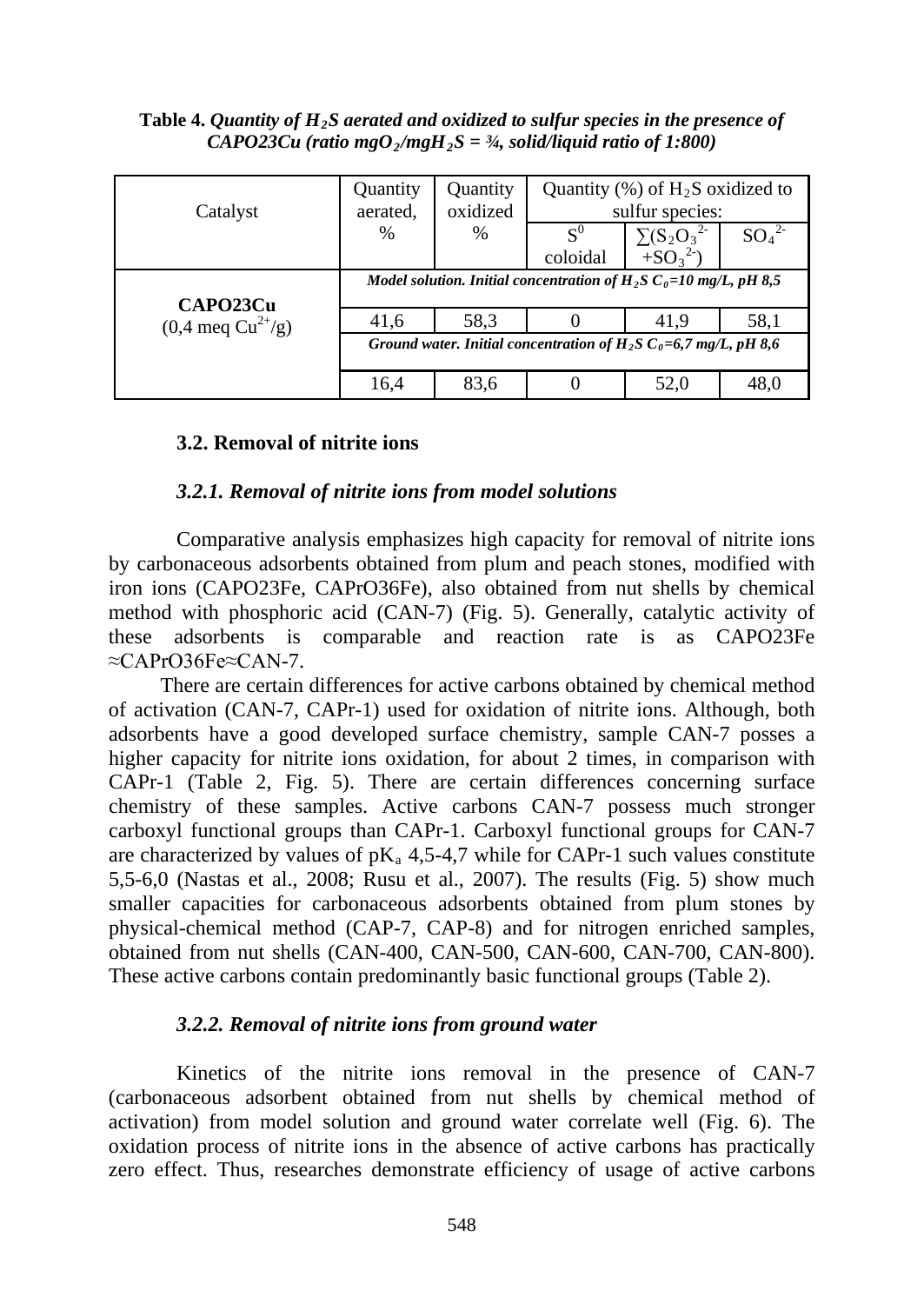obtained by chemical activation for water treatment with purpose for nitrite ions removal from natural waters.



**Fig. 5** *Relative capacity (R.C., %) of carbonaceous adsorbents to remove nitrite ions from solutions*



**Fig. 6** *Kinetics of the nitrite ions removal (R, %) in the presence of CAN-7 (carbonaceous adsorbent obtained from nut shells by chemical method of activation) from: (1)-model solution (C0=10 mg/L, pH 7,0); (2)- ground water (Chisinau, R.M., C<sub>0</sub>=12,6 mg/L, pH 5,9).* 

#### **4. CONCLUSIONS**

The role of the surface functional groups of carbonaceous adsorbents, their acid-basic properties, and the influence of the type of impregnated heteroatoms (N, O,) or metals (Fe, Cu, Ni,) on removal of hydrogen sulfide species and nitrite ions have been researched.

The effects of surface modification of carbonaceous adsorbents towards the catalytic processes of hydrogen sulfide species oxidation were pointed out. The efficiency of the catalyst obtained from peach stones by impregnation with  $Cu^{2+}$ ions of oxidized active carbon was established, being recommended for practical purposes to remove the hydrogen sulfide species from the sulfurous underground waters.